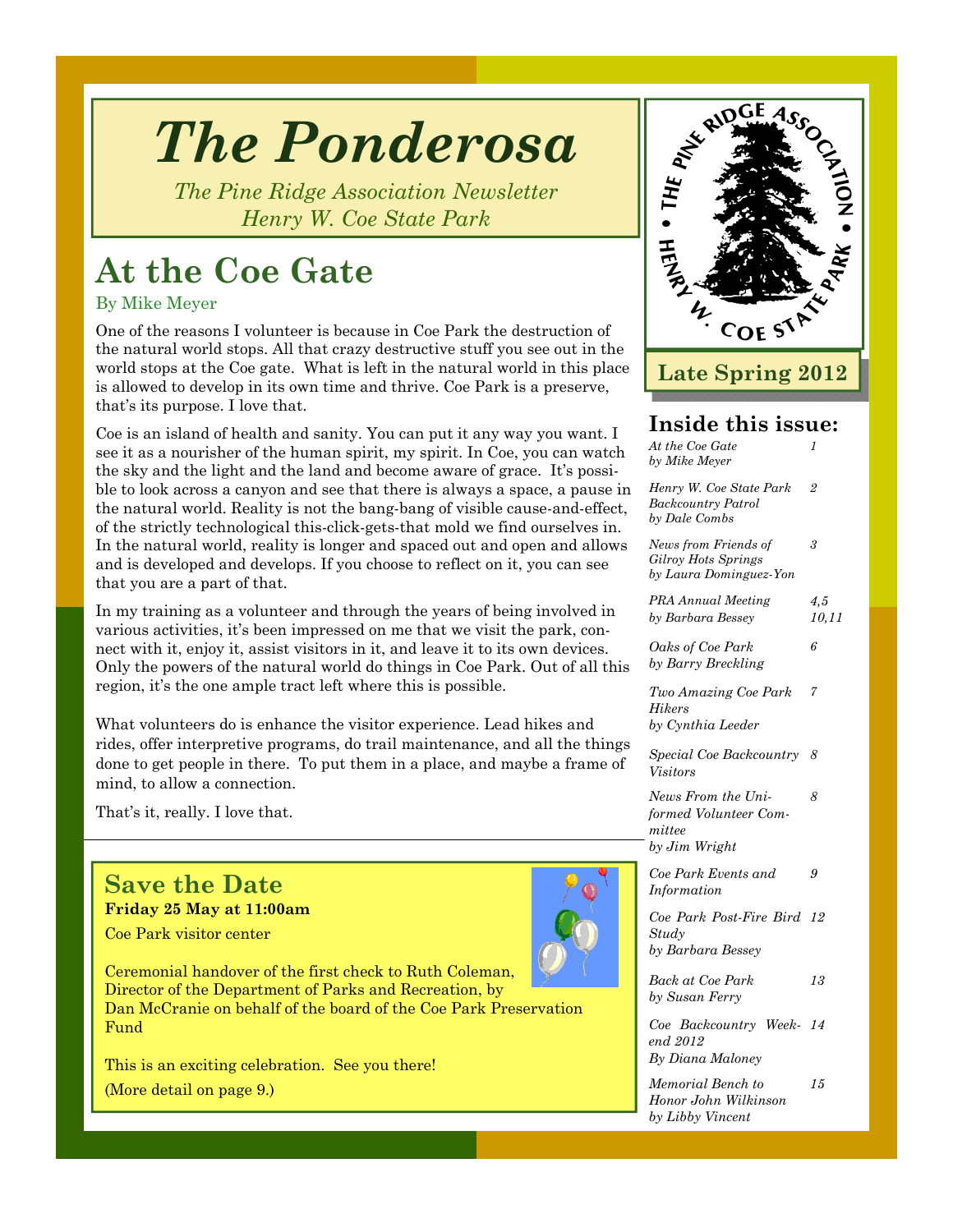### **Henry W. Coe State Park Backcountry Patrol**

#### By Dale Combs

December 26-31, 2011, 46 miles. I thought a foot patrol with five nights out would reach the corners of the park map. The park map always pulls my eyes out to the corners: Thomas Addition, Mustang Peak, and Mt. Stakes. At Mississippi Lake, there were three nights to go where 19th century bandit Joaquin Murrieta kept a hideout. I thought about making a loop around Robison Mountain. Awake before dawn at Poverty Flat on the first morning, my toes froze numb before I could make breakfast or coffee so I had to start hiking with only a bread roll. Temperature was about 15 degrees, my cheeks hurt and my water bottles froze not quite solid but I couldn't get water out until the afternoon. I had heard but not quite believed what I learned in volunteer training.

Trying to get out there, past as many ridges as possible, I held a copy of *Shrubs of Henry W. Coe State Park* by Lee Sims and Judy Mason. Trip preparation had included nightly review of plant lists and pictures by Lee Dittmann. Before volunteer training I knew only pine, oak, manzanita, shrub, plant, or flower. Now when I see a maple or a sycamore, I put my opposing thumbs together to figure out which it was, thanks to Winslow Briggs. As a person whose outdoor consciousness has only recently been raised above counting miles and elevation gain, this was the first time I brought a printout of "The Sky this Week." I noticed that Venus set before the moon while camping, elevation 1767' on the map, above Robison Creek and also saw Pegasus to the right of the moon. I paid real close attention to the amount of red and black when trying to distinguish flicker from woodpecker.

All of this is new to me. I'm used to moleskin and fried tortillas. Now, because of volunteer training, I've learned that each typical environment is going to have its own characteristic sparrow, wren, warbler, and hawk. Just like the north-facing slope and south-facing slope when it comes to shrubs and trees. Like the east side and west side of the park. Groups and sets describe sections and make up the Coe Park mosaic. And the humans of Coe Park? Bike people bring numbers to their trail work, ornithologists share, horse people keep the spirit of the West alive, charmingly acting like each word costs them money. Talkers, listeners, doers, and thinkers. Riders, hikers, bikers, and people on horses. Men and women of all sizes and shapes, with and without distinctive field markings. Naturalists of all persuasions.

Sunset at Paradise Lake, you can hear the ducks tear through the air before you see them cup shaped; reverse footage of launching a clay pigeon. Red tail hawks perch on trees, soaring and patrolling out in the open. About every half mile or so is a pile of feathers like a pillowcase split open. Meanwhile, in Sacramento, ours is a time of difficult political economics. I'm kind of new to the game called taxa but if there's one clade that fits us all, it would be "caretakers of Coe."



Sunset at Paradise Lake Photo by Dale Combs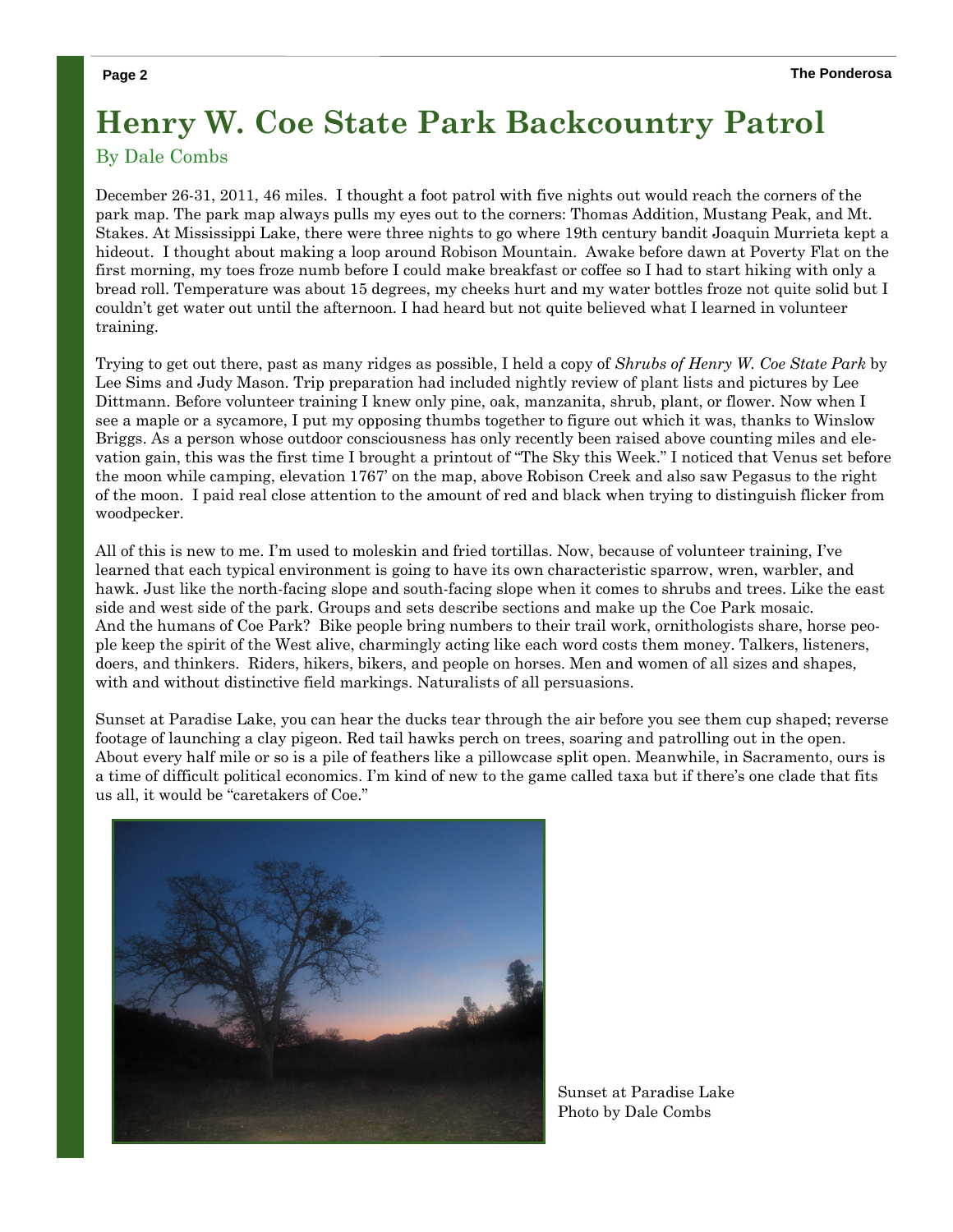#### Late Spring 2012 **Page 3**



### **News from Friends of Gilroy Hot Springs** By Laura Dominguez-Yon

Volunteers are the mainstay of the success of our organization. We would like to highlight the outstanding efforts of four of them.

Karen Pogue, the hostess with the most-ess. Since participating in the July 2011 full moon campout with her friends, Karen is becoming the voice and experience of Friends of Gilroy Hot Springs (FoGHS). She has accepted the position of treasurer, leads many of the Saturday guided tours, has submitted her application to train as a Coe Park volunteer, and plans to attend most of the full moon campouts. Karen has a better than 90% conversion rate turning tour visitors into FoGHS members! Karen was recently interviewed for an article in *Gilroy Today* and will contribute to an article in *Out & About* magazine about Gilroy Yamoto Hot Springs (GYHS).

Newest member Dawn Drzaic says "I'll be your foot soldier; give me commands!" Best of all is that she has a wealth of ideas drawn from her extensive experience as wife, mother, community member, and volunteer. High energy and common sense combined with a compassionate heart are some of the great qualities that Dawn possesses. She may be calling on you about contributing to the FoGHS auction that will take place at a later date. And if you're looking for a delightful companion for shopping bargains and opportunities, she's the one you want to have along.

Retired brothers Jun "J.J." and Susumu "Sus" Sasaki have performed above and beyond. Their joyful energy paired with decades of knowledge and experience is returning the GYHS grounds to 1960s conditions. Adhering to Department of Parks and Recreation vegetation and environmental guidelines, plus historic preservation guidelines, they are helping to ensure that GYHS is safe from fire and erosion, and are making this a more friendly place for visitors.

We bid farewell and good luck to Craig Thomas. During his stay as camp host, Craig always had a friendly smile and was willing to lend a helping hand. Common to the camp host program, a typical stay at any location is three to six months. Know of anyone else who is interested in the camp host program? Read more on the Department of Parks and Recreation website: http://1.usa.gov/uHYoio.

Buttons! We've captured the 1939 color decal and put it onto a 1¼" button. Want one? We'll have them for sale at GYHS events: the music festival, the Saturday guided tours, and the full moon campouts.



For more information, please visit http://friendsofgilroyhotsprings.org



GYHS hotel, 1916. Photo courtesy of the McDonald & Lundblade families.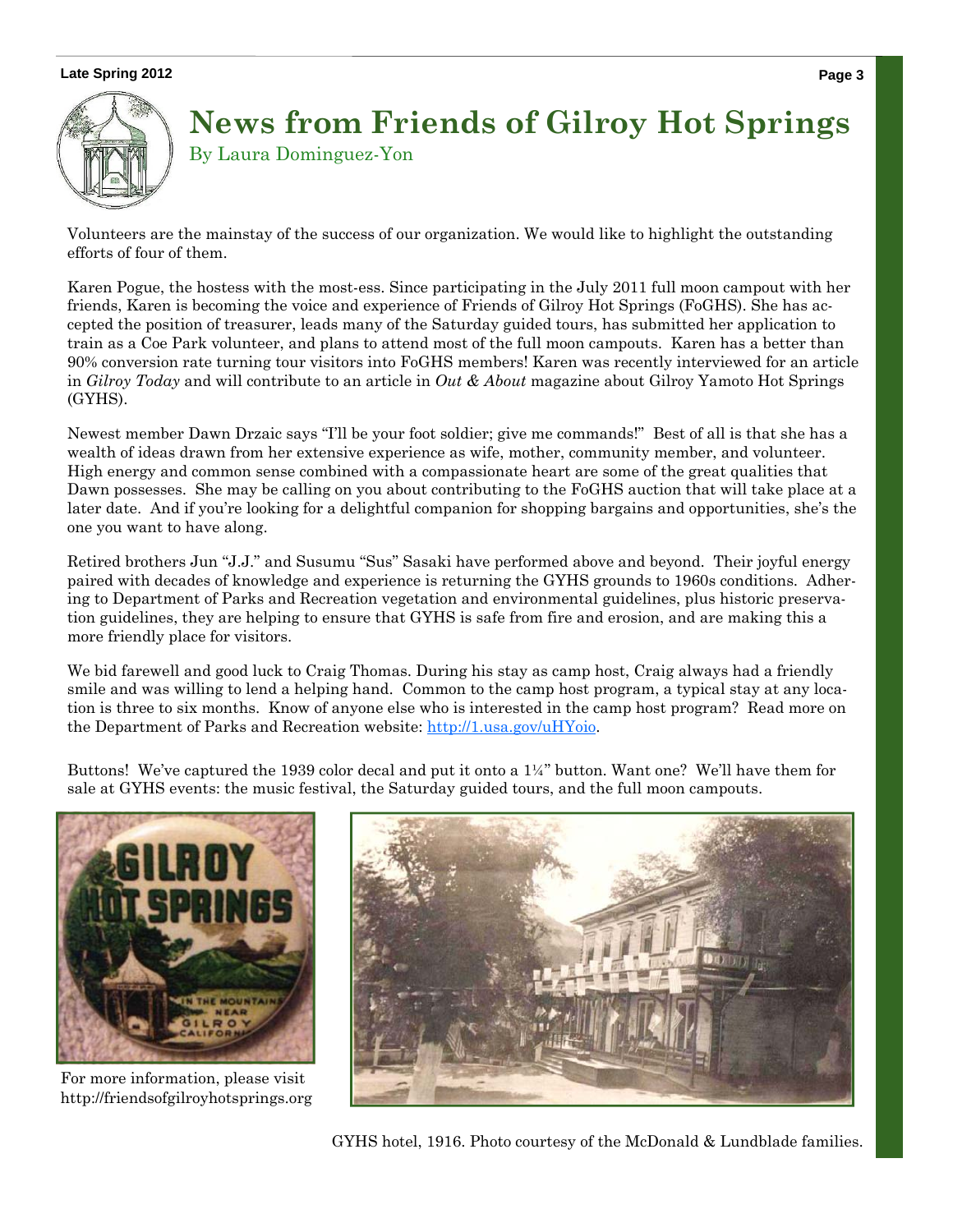### **PRA Annual Meeting**

#### By Barbara Bessey

The annual meeting of the Pine Ridge Association was held in Morgan Hill on February 4th, 2012.

#### **Board of the Pine Ridge Association**

PRA board president Paul Nam opened the meeting, introduced the members of the board of directors, and reported on the results of the election of officers. The officers and members of the board for 2012 are:

Paul Nam, president Diana Maloney, vice president Steve McHenry, secretary Dan McCranie, treasurer Ron Erskine Rob Glover Cynthia Leeder Paul Liebenberg Jim Wright (chair of the uniformed volunteer committee)

- Paul provided an overview of accomplishments of the PRA during the last year. One key milestone was accomplished due to the Coe Park Preservation Fund (CPPF) and PRA treasurer Dan McCranie's leadership enough funds were raised to keep the park open for at least three years. Paul emphasized the importance of the volunteers and staff at Coe Park and thanked them for all that they do to provide the programs and services needed to support the park and enrich visitors' experiences. He said that an important objective of the PRA for 2012 was to increase the membership threefold. He urged everyone to talk to visitors about why Coe Park matters and to support the PRA and the CPPF to help keep the park open after 2015.
- Ann Briggs (president, CPPF) described the efforts undertaken by the CPPF once the possibility of park closures was announced in February 2011. Long-time Coe Park supporter and a founder of the PRA Bob Patrie spearheaded a small group of individuals in thinking about whether enough funds could be raised to support park personnel for three years and to consider establishing an endowment for the park to insulate it from threats of closure in the future. In December 2012, the state entered into a memorandum of understanding (MOU) with the CPPF to keep the park open through June 30, 2015. Important to the group was having enough funding to support Coe Park's rangers, maintenance staff, and seasonal aides. As of January 2012, the CPPF now has its own tax-identification number and is officially a  $501(c)(3)$  tax-exempt organization. Ann was pleased to point out that this MOU is serving as a template for other nonprofit organizations that are trying to keep their parks open.
- Ron Erskine announced that the board wanted to pursue offering outings in Coe Park for a fee. These outings would include backpacking trips, horse rides, bicycle rides, and possibly outings where individuals could drive into the park in supervised groups using their own vehicles.
- Manny Pitta provided an update on the new PRA website. With assistance from Snowtech Media, the PRA was able to get a template and a framework to facilitate updating and maintaining the site. There is now a new look across all pages of the site, including a main menu at the top and a footer with announcements. An event list is now automatically updated, so that events that are over are dropped from the list. Manny encouraged the volunteers to help flesh out some of the text in various areas on the website. The current plan is for the website to go live in mid-February. [Editor's note: the new website is now in place, www.coepark.org.]
- Dan McCranie provided an update on PRA finances.
- Libby Vincent gave a special tribute to Ann and Winslow Briggs for their 15 years of service on the board. Their terms ended in December. Paul Nam also recognized their many contributions to the board, to the PRA, and to Coe Park.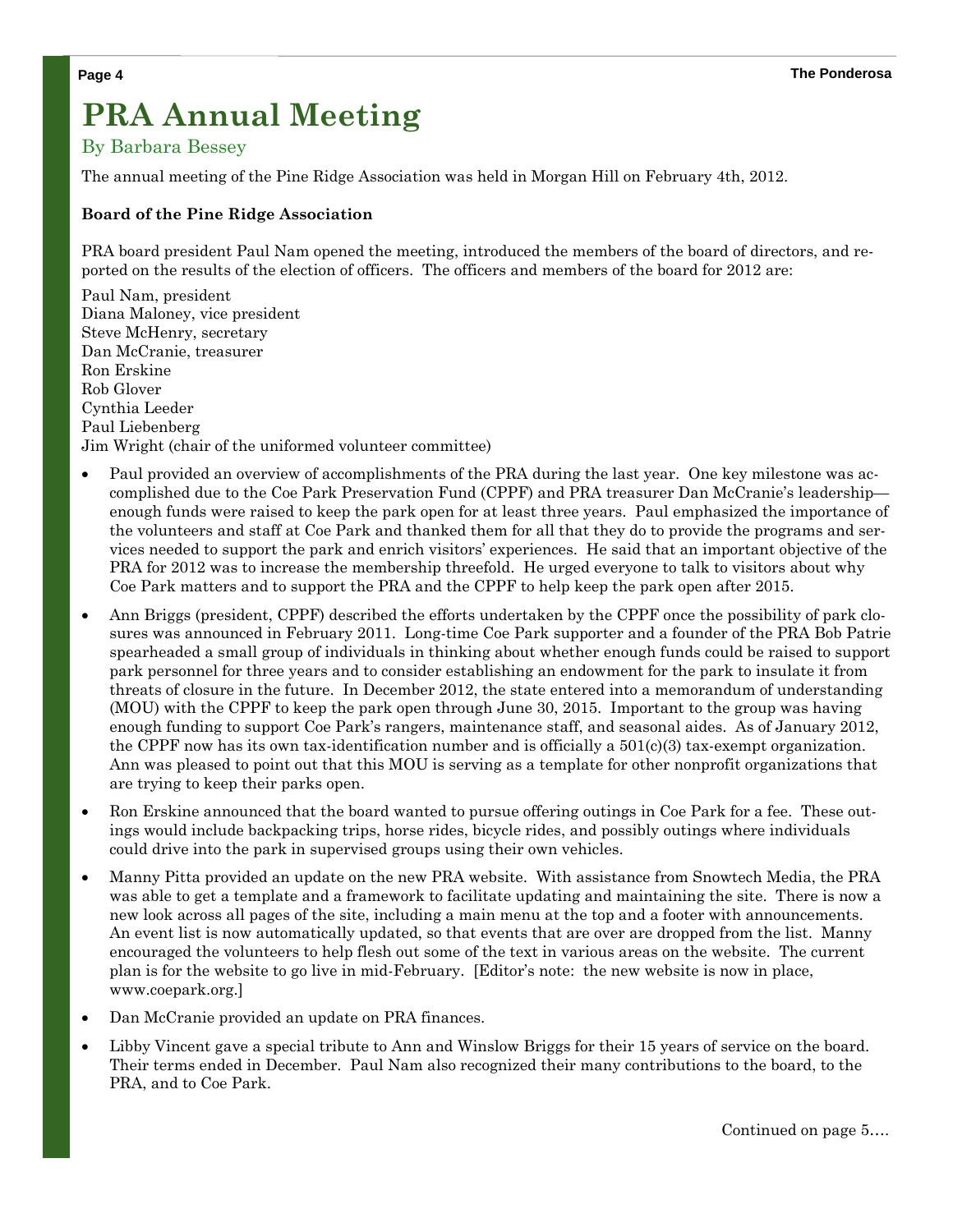#### **Late Spring 2012 Page 5**

#### PRA Annual Meeting Continued….

#### **Volunteer Committee Meeting**

The meeting of the PRA uniformed volunteers followed, cochaired by Linda Keahey (who is leaving the committee) and Jim Wright (who is the new chair of the committee). The other members of the uniformed volunteer committee were introduced: Liz Brinkman, Ken Howell, Cynthia Leeder, Mike Meyer, and John Thatcher.

There were 19 new volunteers in the fall training class; the total number of volunteers is now 125 people. These volunteers volunteered a total of 16,000 hours during 2012.

Eight people who served 50 or more hours beyond the training program advanced to full volunteer status:

| Dale Combs    | Paul Liebenberg  |
|---------------|------------------|
| Sue DeKalb    | Kenneth McDevitt |
| Julian Isacco | Kevin McDevitt   |
| Chris Kangas  | Phillip Strenfel |

Two people who had volunteered 250 or more hours, of which at least 100 hours were spent in the visitor center, were promoted to senior volunteer status:

Manny Pitta Joanne Rife

Thirty-eight volunteers received the visitor service award, a special flashlight embossed with the PRA logo. These volunteers spent 48 or more hours working in the visitor center or on other visitor-related activities during the past year, for example, presenting programs to visitors or leading hikes and participating in interpretive events:

| Chere Bargar   | Ken Hulick            |
|----------------|-----------------------|
| Jim Brady      | Jodie Keahev          |
| Ann Briggs     | Linda Keahey          |
| Winslow Briggs | Gary Keller           |
| Victor Bubbett | Cynthia Leeder        |
| Sue Dekalb     | Rick Leonard          |
| Dave Flack     | Margaret-Mary McBride |
| Bill Frazer    | <b>Steve McHenry</b>  |
| Teddy Goodrich | Paul Osborn           |
| Sue Harwager   | Lois Phillips         |
| Lucy Henderson | Manny Pitta           |
| Don Holmes     | Joanne Rife           |
| Ken Howell     | Don Savant            |

Diane Scariot Pat Scharfe Rosemary Schmidt Lynne Starr Carolyn Straub Kitty Swindle Nancy Thomas Nancy Valencia Bev VanderWeide Libby Vincent Sandy Voechting Bill Workman

Nine volunteers received special recognition for all the hours they have spent on Coe Park volunteer activities over the years. Between them, they have donated 40,151.5 hours of service to the park!

Nancy Thomas, more than 1,000 hours Lois Phillips and Dick Rawson, more than 2,000 hours Rob Sinclaire, more than 3,000 hours Chris Weske, more than 4,000 hours Chere Bargar and Martie Sinclaire, more than 6,000 hours Kitty Swindle, more than 7,000 hours Don Holmes, more than 8,000 hours

A special silver pin with the PRA logo was presented to six people who have participated in the uniformed volunteer program for ten or more years: Victor Bubbett, Daniel Lewis, Diana Maloney, Bruce Rideout, Rosemary Rideout, and Susan Stillman.

Continued on page 10…..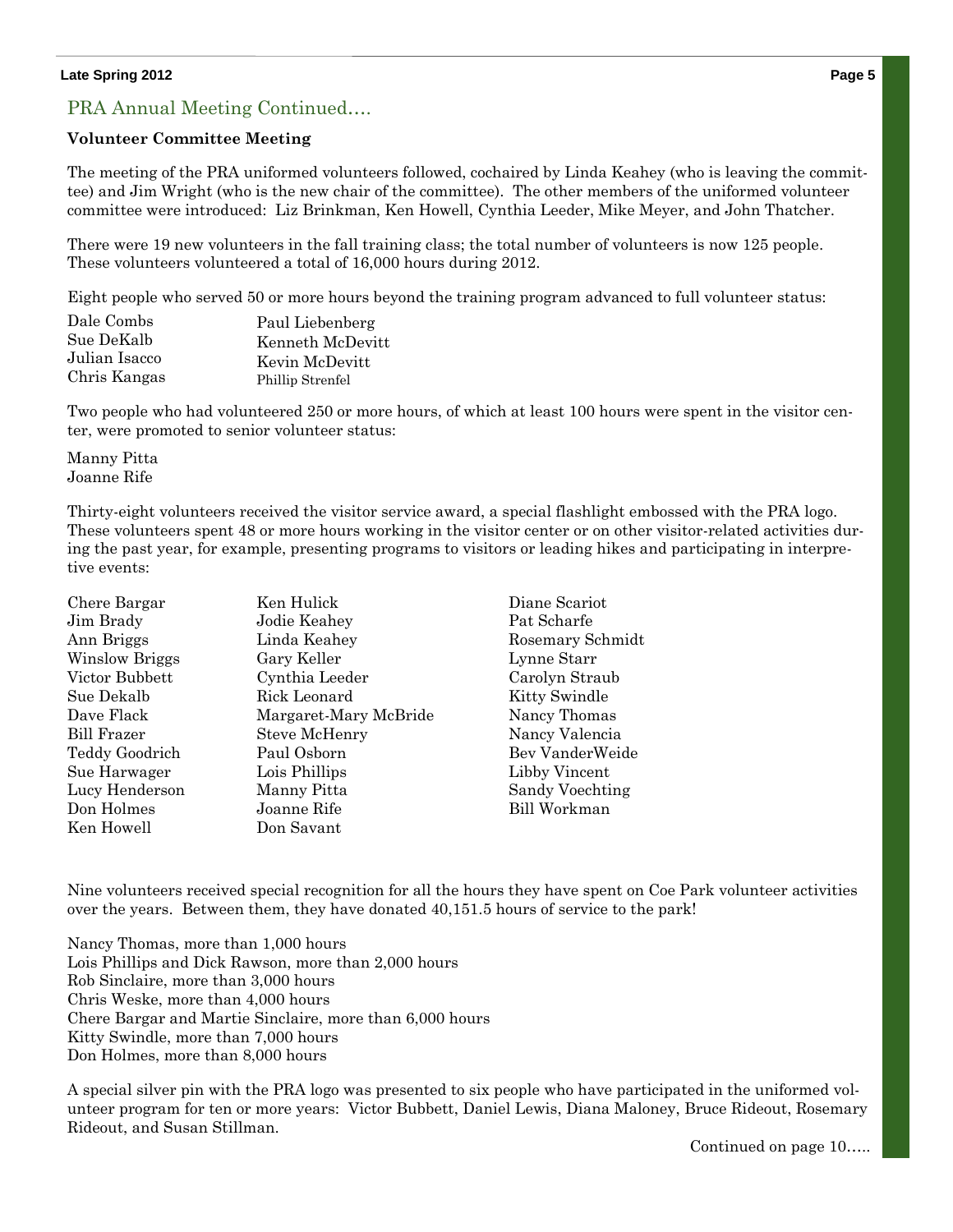

### **Oaks of Coe Park**

Coe Park has one of the largest variety of oaks to be found in any one place, eight different species to be exact. But that's only the start to the amount of variation to be found in the oaks at Coe Park. If you walk up to Eric's Bench on the top of Pine Ridge and look down the ridge to the northwest, you'll see a large round oak standing by itself—the Lollypop Tree. If you take a closer look at the tree you might decide you've found a new species. The tree's characteristics—its general form, bark pattern, and especially leaf shape—aren't exactly like any oak you can find in a book. At best, the characteristics seem to indicate a cross between a Valley Oak and a Blue Oak, and, in fact, that's exactly what the tree is, a hybrid between the two. Oaks are notoriously promiscuous.

There's and even more common hybrid in the park. The books say that Blue Oaks have smooth-edged leaves (they are shallowly lobed, but without spines), but in Coe Park, many (maybe even most) Blue Oaks have some spines along the edges of their leaves. At one time, the spiny-leafed Desert Scrub Oak was found farther north than where it grows now. When it was in the area that is now Coe Park, it's believed to have hybridized with the Blue Oaks, and those hybrids have been able to successfully breed with each other, maintaining the spiny-leaf characteristic. So our Blue Oaks might more precisely be called Bluish Oaks.



- **Blue Oak (white)** Leaves shallowly lobed
- Leaf edges not spiny (often<br>with some spines in Coe Park)



Valley OAK (white) Leaves deeply lobed<br>Leaf edge not spiny

Oaks can be divided into three subgroups, the White Oaks, the Red Oaks, and the Intermediate Oaks. You can determine which subgroup each of the Coe Park oaks falls into by looking at the information with each leaf drawing. Oaks can interbreed only with members of their own subgroup. The Valley Oak and the Blue Oak, both in the White Oak subgroup, often hybridize.

Where you find Black Oaks and Interior Live Oaks together, both in the Red Oak subgroup, you can occasionally find their hybrid, the Oracle Oak. Oracle Oaks are easy to spot in the fall since their parents consist of a deciduous tree (the Black Oak) and an evergreen tree (the Interior Live Oak). Some of the leaves will stay green through the year while others will turn brown in the fall. And although the leaves look mostly like Black Oak leaves, they are typically smaller and less lobed. In some areas, such as along Pacheco Ridge, Interior Live Oaks are quite numerous and Black Oaks are infrequent. The few Black Oaks get bombarded by large quantities of pollen from Interior Live Oaks, and it is more common to find Oracle Oaks in that area.

For more information, check out the book *Oaks of California* by Pavlik et al.



**Black Oak (red)** eaves deeply lobed • Leaf edge spiny



Canyon Live Oak (intermediate) • Leaf edge smooth or spiny Leaf top shiny, underside dull Similar to:

- Interior Live Oak (red)
- Leaf edge smooth or spiny . Leaf top and bottom both shiny
- 



- Coast Live Oak (red) · Leaf edge inrolled • Leaf edge spiny
- Tufts of hairs on main vein on bottom of leaf



- **Scrub Oak (wh**
- Scrub dat (write)<br>Shrub to small tree<br>Leaves variable but<br>Leaf top shiny, unde<br>Similar to:<br>eather Oak (white)<br>Low-growing shrub<br>Leaf edges inrolled
- 
- **ither Oak** (whi<br>xw-growing shr<br>eaf edges inroll<br>ncommon, gro
- on serpentine soils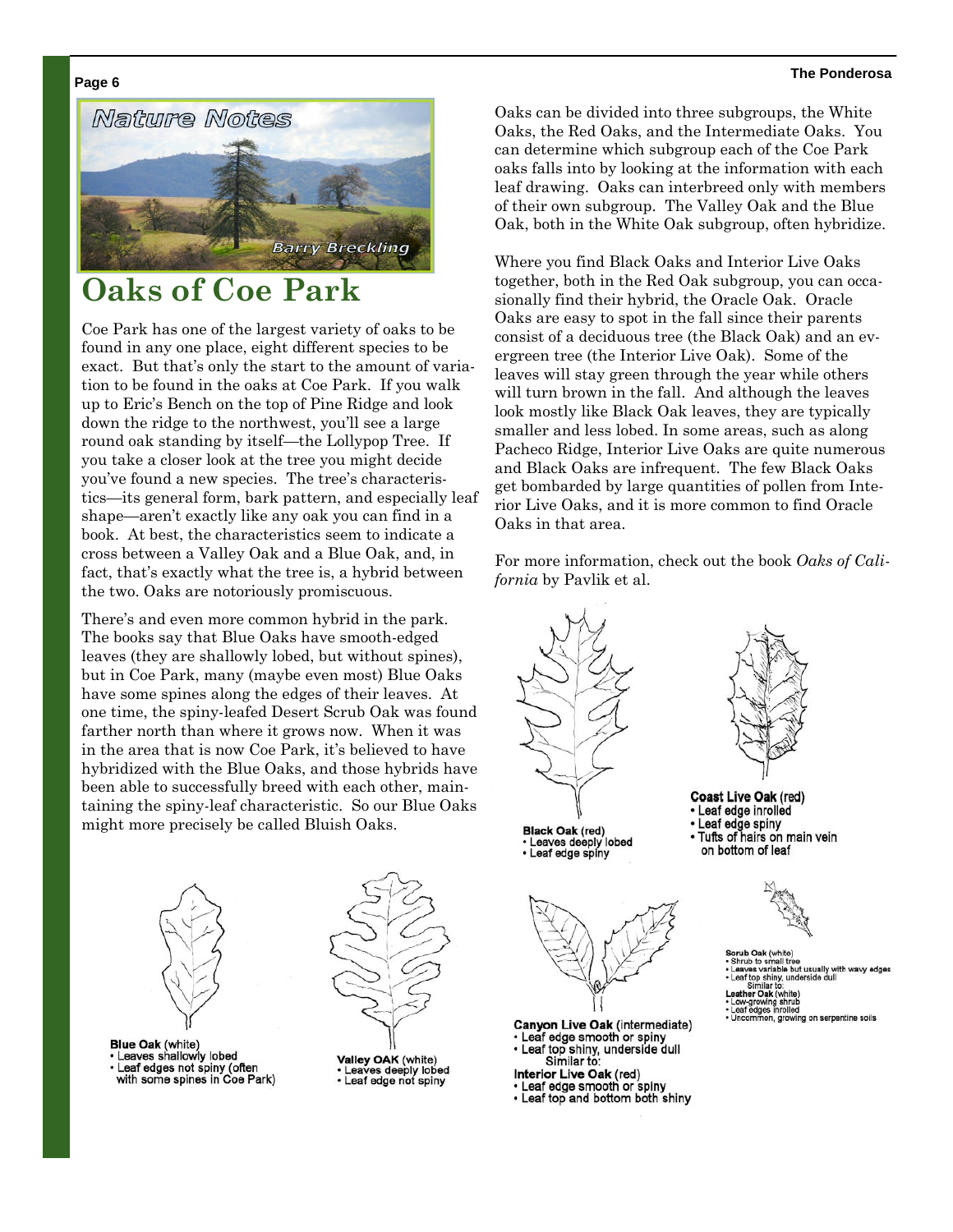## **Two Amazing Coe Park Hikers**

#### By Cynthia Leeder

You may have read Libby Vincent's article in the early spring 2012 issue of *The Ponderosa* about the two older gentlemen heading out on a *very* strenuous hike. I encountered these same two intrepid gentlemen on different occasions in the park and also found them to be amazing hikers.

The first time I met George Cooper and Carl Roberts was on one of those warm but beautiful days in the park. I was out on foot patrol, had hiked over from China Hole to Poverty Flat, and had just crossed the creek to start climbing up the road to head back to the visitor center. George and Carl were sitting on rocks at the creek crossing taking a break and I paused to say hello to them and see how they were doing. Not knowing their capabilities, I suggested they hike over to the Creekside Trail and up the China Hole Trail instead of doing the long hard slog up Poverty Flat Road that I was about to do. As I headed on up that steep hill, I felt all proud of myself and good inside about helping some park visitors.

Weeks and months passed and I had all but forgotten the encounter as I arrived to work the visitor center one gorgeous Saturday morning, when who did I see gearing up in the parking lot but Carl and George. I remembered them from that chance encounter at Poverty Flat and stopped to say hello and ask about their hiking plans for the day. I expected they might do one of the popular hikes in the park, perhaps the Middle Ridge loop or maybe even down to China Hole and back.

No, they had more ambitious plans. They were doing the Blue Ridge loop, hiking up Hobbs Road, a.k.a. the Short Cut. What!?! Oh yes. They had already done it a number of times during 2011 and were out to do the loop 10 times in the year. They liked the hike for the workout in climbing the Short Cut, and the 15-mile or so length of the hike was just perfect for a nice day out.

Oh man! If you have never climbed the Short Cut, it is arguably the meanest, baddest, steepest beast of a trail (or dirt road in this case) in the greater Bay Area, climbing nearly 1,500 feet in a mile-and-a-half. The Short Cut gives new meaning to the word steep. Hiking up Poverty Flat Road almost seems like a picnic in comparison.

I realized how badly I had underestimated Carl and George when I first met them at Poverty Flat. These were no day strollers, they were serious hikers! And they not only finished the Blue Ridge loop that day, they went on to complete their goal of hiking it 10 times during the year. Then for good measure they hiked it two more times, completing it 12 times in 2011, squeezing in the last hike on December 31st.

I think there ought to be a T-shirt or some recognition for achievements like that. Has anyone ever done it that often before? And wouldn't you know it, they started 2012 off right by doing it again in January. However, they are both now thinking of what other hikes they can do in the park for a little variation and I will be talking to them about that when I see them again at the visitor center. I'm thinking of some good ideas. Oh yeah, and did I mention? Carl is 75!



Carl Roberts and George Cooper. Photo by Cynthia Leeder.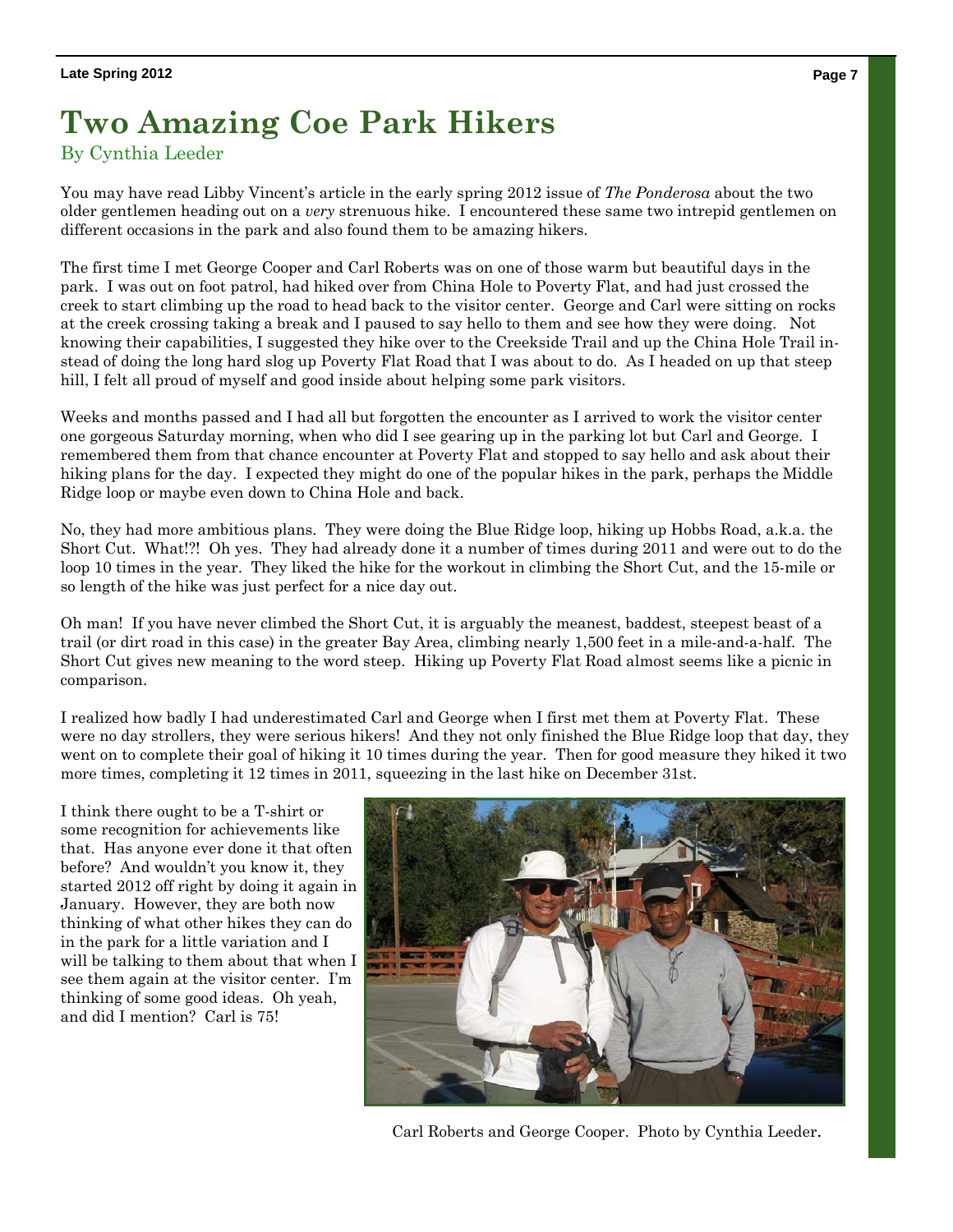### **Page 8 The Ponderosa Special Coe Backcountry Visitors**



Photo by Dave Flack

Special visitors to the Coe Backcountry Weekend, Bernice Walsh Kiser and her son Ken Kiser. Bernice knew Coe Park as a child, before much of it was Coe Park; her family owned Walsh Cabin, which still rests in a quiet and grassy meadow beside Pacheco Creek. Bernice is now 99 years old and it was a thrill and a delight to meet her. Senior park aid Kaela Henricksen on the left, volunteer Libby Vincent on the right.

Read more about the backcountry weekend on page 14…..

### **News from the Uniformed Volunteer Committee**  By Jim Wright

Through volunteermatch.org and now our PRA website, www.coepark.org, we are seeing an increased interest in volunteering at Henry W. Coe State Park. Some of those who contact us complete an application, some do not. Those in the second group tend to be individuals who want to "help the park," but who baulk at the time commitment required to complete the training program.

We have room for more applicants. Please keep in mind that whether you are serving in the visitor center, patrolling, or working at a park event, you may be talking with a future uniformed volunteer. Lately, our applicants have tended to be individuals who hike or backpack in the park on a regular basis.

The new PRA website greatly simplifies the application process. Anyone interested can go to "Support Coe/ Uniformed Volunteer Program" where there is a link to a convenient online application form.

As always, our goal is that many of the new volunteers become familiar with visitor center procedures and experience the rewards of assisting the public in that incredibly important work.

This year's core training dates are September 8, September 15, and October 13-14 (the ridealong). Optional but extremely helpful days are October 27 (Co-Ed Day); November 3 (visitor center training); and December 1 (visitor center training). And then there are the optional days for specialized training to carry out foot, bike, and equestrian patrols, which will be scheduled at a later date.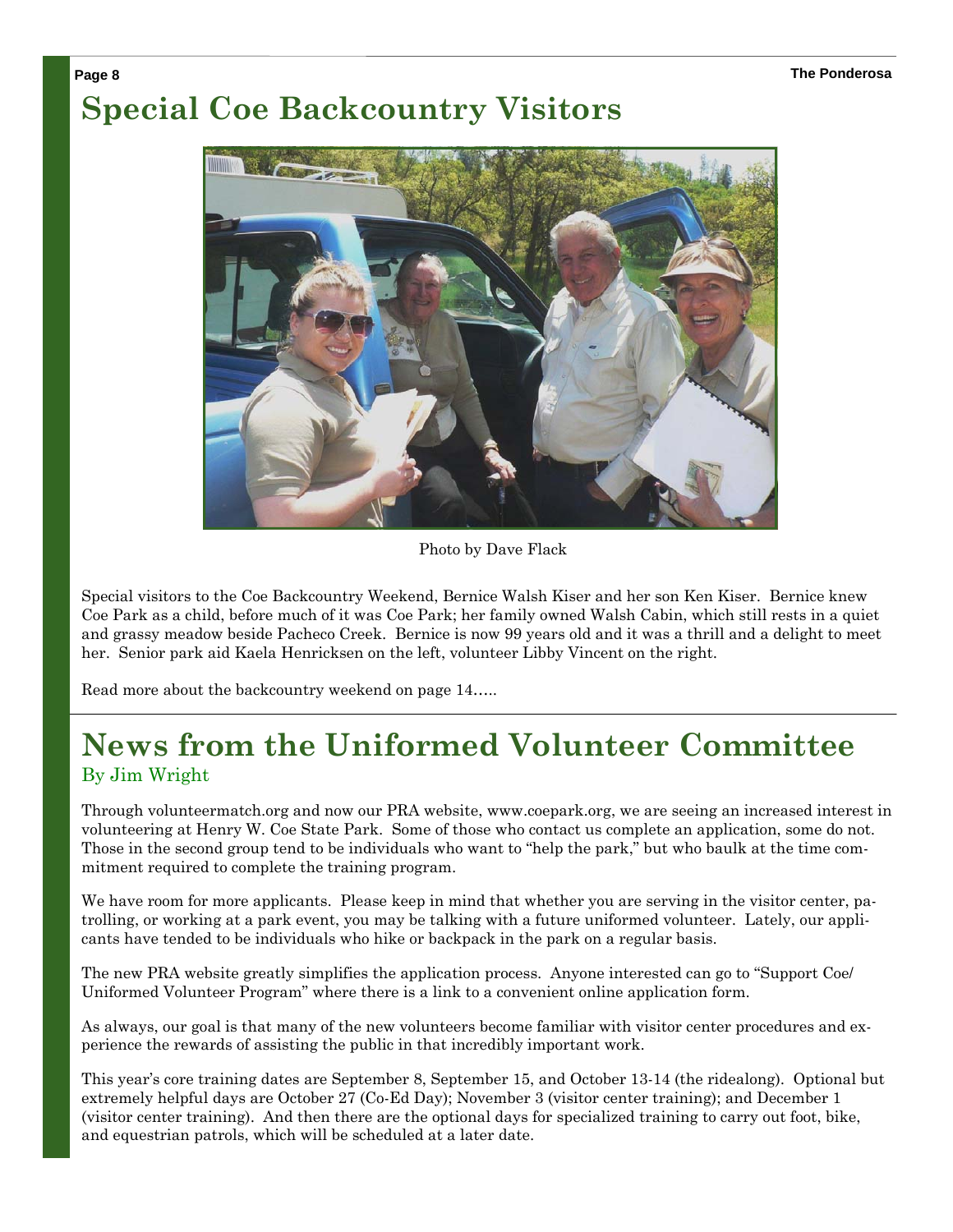### **Coe Park Events and Information**

Mark your calendars—important dates and other announcements

Also see Coe Activity Calendar at http://www.coepark.org/calendar.html

#### **Friday 25 May, 11:00am—Come join us to help celebrate Coe Park staying open for three more years!**

#### **Coe Park visitor center on Pine Ridge**

At the end of the road: 9000 East Dunne Avenue, Morgan Hill, California

Come join us to celebrate Coe Park staying open for three more years!

Dan McCranie will hand the first check, on behalf of the Coe Park Preservation Fund, to Ruth Coleman, Director of the Department of Parks and Recreation.

Enjoy sunshine, green hills, gorgeous wildflowers, and cake as we gather to celebrate our appreciation for Coe Park staying open through June 2015.



Take a stroll or a ride on your favorite trail, soak up those panoramas, and think quiet thoughts about the goodness of the place, these quiet hills.

See you there!

Update on Park Staff: Eddie Guaracha has been seconded to the Diablo Vista District four days a week where he will be Acting Assistant District Superintendant for several months. In Eddie's absence, contact Ranger Stuart Organo for any issues; Eddie is still available by email and cell phone.

**Saturday June 9**, *Hunting Hollow 5K/10K walk and fun run.* You can register for this fun event at www.coepark.org and download an entry form. For more information email kfhowell@pacbell.net

For full-moon campouts and more events at Gilroy Hot Springs visit http://friendsofgilroyhotsprings.org

From the journal of Wesley M King, Henry W. Coe State Park Supervisor, 1959-1961

October 2, 1960: "....considerable thought was placed on a vacation schedule - after 24 months without one, vacationitus has set in. The problem is just where to go that could possibly be better than where I am now."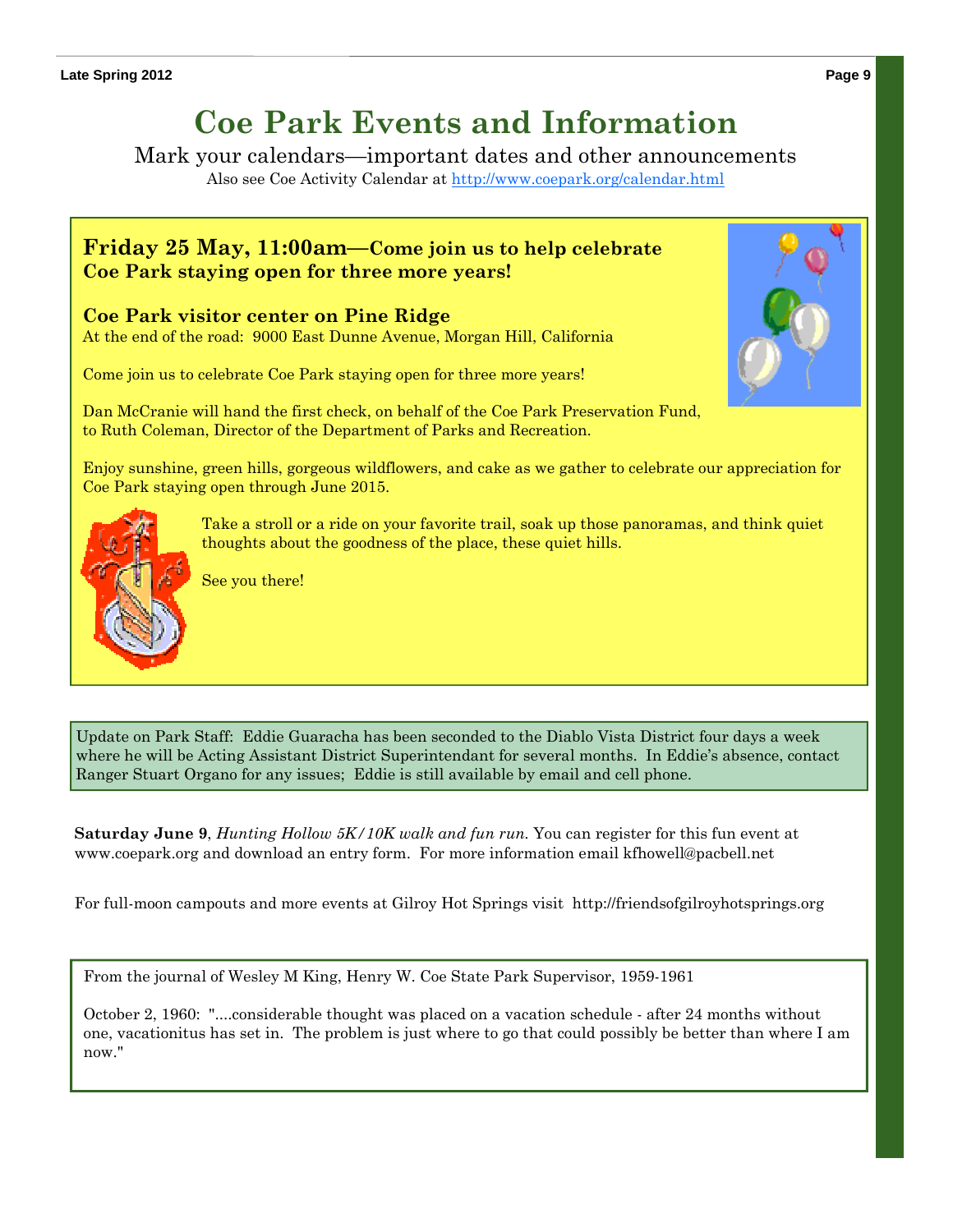#### **PRA Annual Meeting Continued……**

A special gold pin with the PRA logo was presented to five people who have participated in the uniformed volunteer program for 20 or more years: David Hornby, Irwin Koff, Lois Phillips, Libby Vincent, and Bill Workman.

A special pin with the PRA logo was presented to Don Holmes for his thirty years of service as a volunteer.

Ranger John Verhoeven presented annual passes to California State Parks to 38 volunteers who had donated 200 hours or more within the past year and to couples whose combined number of hours totaled 200 hours or more. The hours include the time spent by some uniformed volunteers who volunteered time at other state parks, and the time that some nonuniformed individuals volunteered at Coe Park:

Chere Bargar Jim Brady Ann Briggs Winslow Briggs Thomas Conrad Sue Dekalb Ruby Domino Bill Frazer Rob Glover Patrick Goodrich Teddy Goodrich Don Holmes Ken Howell

Julian Isacco Chris Kangas Jodie Keahey Linda Keahey Tim Lantz Cynthia Leeder Rick Leonard Paul Liebenberg Diana Maloney Dan McCranie Steve McHenry Paul Nam Sam Parker

Bob Patrie Dick Rawson Martie Sinclaire Rob Sinclaire Dave Stoner Carolyn Straub Kitty Swindle Ted Tawshansky Libby Vincent Chris Voci-Nam Laura Dominguez-Yon Dean Yon

Ranger John Verhoeven presented free annual passes to State Parks within the Monterey District to 51 volunteers (uniformed and nonuniformed) who had donated at least 72 hours but fewer than 200 hours (and to families whose combined number of hours totaled between 72 and 200 hours):

| Heather Ambler   | Irwin Koff            | Greg Scott             |
|------------------|-----------------------|------------------------|
| Joseph Belli     | Janet Koff            | Mike Slattery          |
| Dan Benefiel     | Greg Lee              | <b>Sharon Slattery</b> |
| Jesse Benefiel   | Jim Mason             | Heike Stabenow         |
| Barbara Bessey   | Margaret Mary McBride | Reiner Stabenow        |
| Liz Brinkman     | Mike Meyer            | Lynne Starr            |
| Victor Bubbett   | Matt Pauly            | Dan Straus             |
| Darryl DuBois    | Lois Phillips         | John Thatcher          |
| Ron Fischler     | Manny Pitta           | Nancy Thomas           |
| Dave Flack       | Karen Pogue           | George Van Gorden      |
| Debbie Frederick | <b>Bruce Rideout</b>  | Bev VanderWeide        |
| Sue Harwager     | Rosemary Rideout      | Sandy Voechting        |
| Lucy Henderson   | Joanne Rife           | Chris Weske            |
| David Hornby     | Don Savant            | James Williams         |
| Ken Hulick       | Diane Scariot         | <b>Bill Workman</b>    |
| Ralph Johnson    | Pat Scharfe           | Jim Wright             |
| Gary Keller      | Rosemary Schmidt      | Paul Yellowhorse       |
|                  |                       |                        |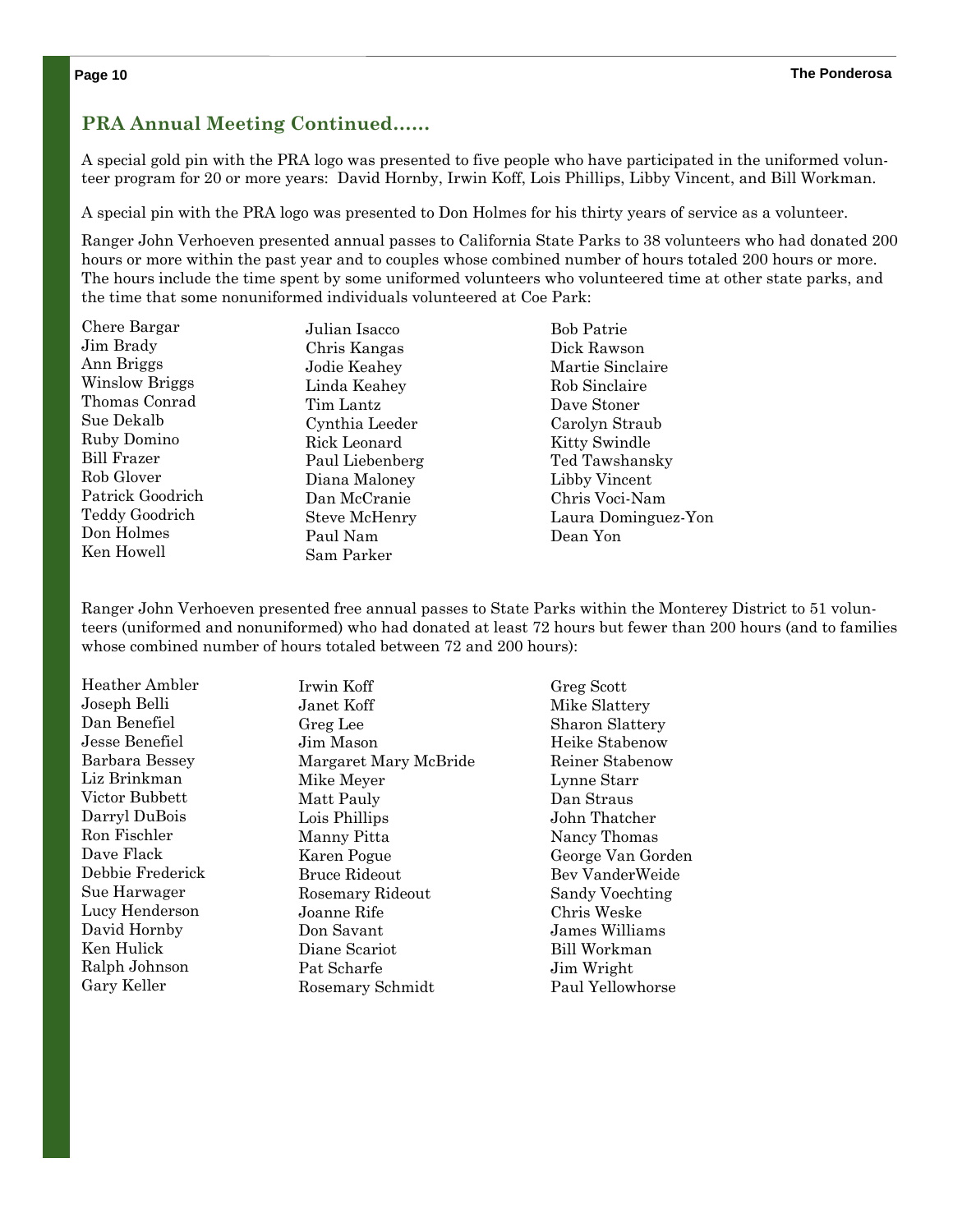#### **PRA Annual Meeting Continued…...**

#### **Golden Bear Award**

The uniformed volunteer committee's Golden Bear Award for exceptional service was given to Dick Rawson. Dick joined the volunteer program in 2006. He has worked on many association activities. Among these are providing training on grasses and ticks, providing natural resource information, maintaining the wildflower blooming section on the PRA website, participating in the fire regeneration study, and staffing the visitor center. He has volunteered more than 2,400 hours in the park in his five years as a volunteer, and he volunteered more than 700 hours in the past year.

#### **Volunteer of the Year**

The PRA volunteer-of-the-year award is given to people who have contributed outstanding work in furthering the mission of the association in preserving and enriching Coe Park. This year's award went to Diana Maloney. Diana joined the volunteer program in 2001, and she has volunteered more than 1,500 hours during this time. For many of these years, Diana has served as the coordinator of the Coe Backcountry Weekend, Coe Park's major public event of the year held in the remote east side of the park. This event requires a lot of advance planning and preparation as events are held in multiple locations in the backcountry. And the event itself is supported by almost half of the volunteers who lead hikes, walks, rides, and help with children's activities as well as assisting with logistics to help park the visitors and to see that they get shuttled to and from their planned activities during the weekend.

A delicious hot lunch was provided at the end of the meeting. Many thanks to the volunteers who worked hard in the kitchen preparing all the food.

Congratulations to everyone!



Volunteer of the year award presented to Diana Maloney by Supervising Ranger Stuart Organo

Golden Bear award presented to Dick Rawson by Ranger John Verhoeven

Photos by Rosemary Rideout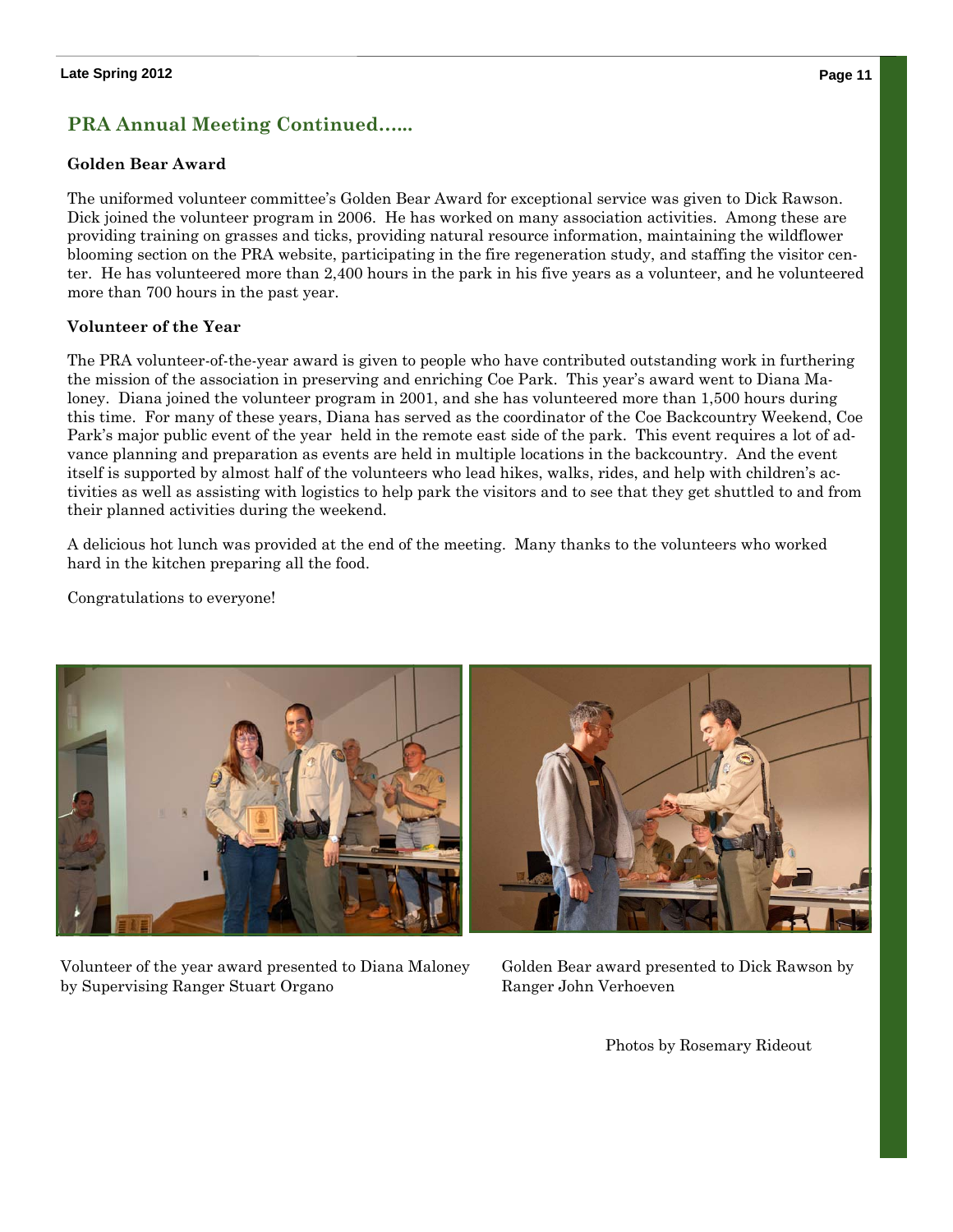### **Coe Park Post-Fire Bird Study**

#### By Barbara Bessey

The keynote speaker at this year's annual meeting was Mike Rogers of the Audubon Society. Mike reported on work done to study the responses of bird communities over time in the various habitats burned in the 2007 Lick fire at Coe Park. He and his colleagues were particularly interested in determining whether any observed changes in the bird communities could be linked to the vegetation changes caused by the fire.

Before Mike and his colleagues started planning the study, they reviewed what was known about bird communities in the park. Although there was an unpublished report of bird studies carried out in the 1950s, they relied more heavily on more recent works, such as the published *Breeding Bird Atlas of Santa Clara County* (by Bill Bousman et al, 1987-1993) and the 25 years of daily checklists prepared by Amy Lauterbach and James Yurchenco (these sightings formed the basis for the checklist of birds in Coe Park that was produced in 1992).

One study of the effects of fire on bird communities that Mike and his colleagues found useful was carried out recently in San Diego after a 2002 fire burned more than 50 square miles in central San Diego County. This study enabled them to compare results from the Coe Park observations with comparable observations in the San Diego study.

The fieldwork was carried out by Bill Bousman, Rick Herder, Kristen Holmquist, Richard Jeffers, Amy Lauterbach, Rich Page, Bob Power, Mike Rogers, Steve Rottenborn, and James Yurchenco. They selected 24 areas in Coe Park that had been burned and 11 control areas that were not burned. They made four survey visits to each site, once each in a specific three-week period between mid-April and July. The fieldwork started each time at sunrise; the participants walked the four-mile route at one mile per hour counting all birds they detected by sight or sound. The study is currently in its fifth season. These ten individuals have volunteered more than 1,600 hours so far to carry out the study and to analyze the preliminary findings.

The bird species found in the chaparral areas of the park tend to stay low to the ground. After the Lick fire, these burned chaparral areas looked like "moonscapes," with no visible vegetation; by 2011, there had been a lot of regrowth of vegetation in these areas. Birds such as the California quail, Bewick's wren, sage sparrow, wrentit, and spotted towhee have showed increases in abundance over the years since the fire as regrowth occurred.

In the oak woodland areas, the tall trees were not damaged very much by the fire. Birds such as the western scrub-jay, oak titmouse, acorn woodpecker, and western bluebird showed modest changes in abundance in the burned areas but, in comparison with the changes in abundance found in the chaparral bird species, this group appeared relatively unchanged by the fire.

Mike indicated that they were still examining their data to determine the effect of rainfall on bird abundance in these areas. The San Diego study showed that both rainfall and regrowth of vegetation after a fire affected abundance of bird species.

The Coe post-fire study recorded 457 hours of surveys; these surveys recorded almost 43,000 birds (more than 120 species). The study will continue to provide valuable information on the effects of fire on bird communities at Coe Park and to serve as a resource for future studies of the effects of fire on bird communities.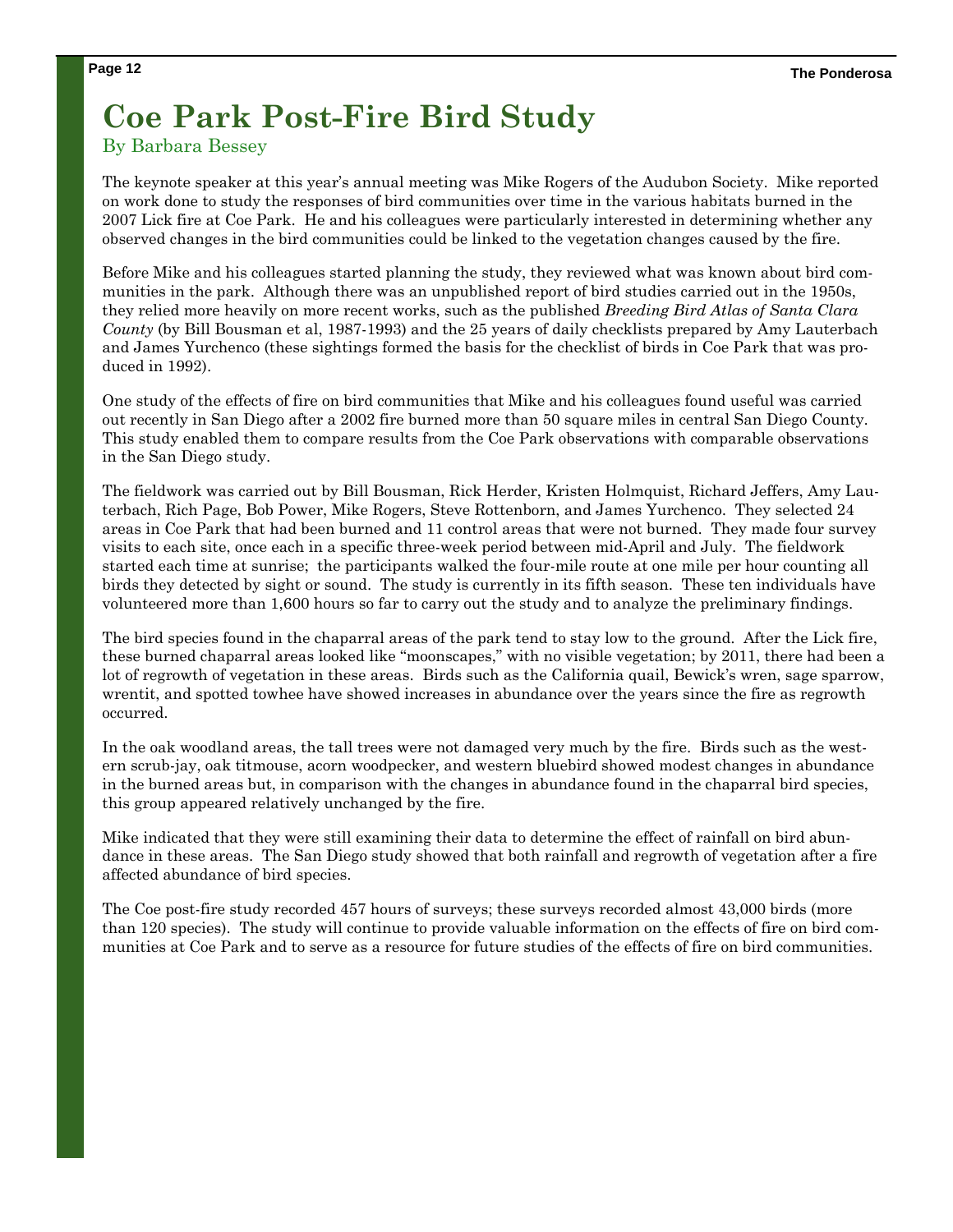### **Back at Coe Park**

#### By Susan Ferry

Hello to my Coe Park friends—those I have met, and those I look forward to meeting. Many volunteers know me as one of the voices on the radio when you're communicating with Central Communications (Cencom), and also from the training that Don Irving and I have provided most volunteers. After nearly 17 years working at Cencom and almost 25 years with State Parks, I decided it was time for a change, time to get back out in the field.

My new position is Gavilan Sector Environmental Scientist in the Natural Resources Division. This position has also been known in the past as the resource ecologist. What does that mean I will be doing? Well, according to the Department of Parks and Recreation Operations Manual, "The Department's natural resource responsibility is to acquire, protect, restore, maintain and sustain outstanding and representative examples of California's natural and scenic values for the benefit of present and future generations." My main projects will be eradicating wild pigs, controlling invasive species, and continuing other ongoing projects that resource ecologists Amy Palkovic and Tim Reilly have worked on before me. Although I will be working across Monterey District on a variety of projects, Coe Park will be one of my main focuses.

Coe Park has been my favorite park since I first saw it 16 years ago. I began riding my horses at Hunting Hollow, then introduced my husband, Mike, to the park. He later became the Supervising Ranger, so we attended several of the Coe Backcountry Weekends while he staffed the park. We also continue to attend the annual PRA meeting, and have stayed in touch with many of our Coe Park friends. We are both very passionate about Coe Park and are excited to once again be part of one of the best parks in the state with the most amazing volunteer group!

So when you see *fresh* pig damage, email me. If you notice any new invasive plant species, email me. If you see cattle trespass issues, email me. If you just want to say "Hi," email me!

With such a large park, I need all the extra eyes out there to let me know about any issues that arise.

Thanks, and I'm looking forward to meeting you in the park.

Susan Ferry sferry@parks.ca.gov

### **New Members**

**We are pleased to welcome the new members listed below. Thank you for your support.** 

R. Michael and L. Mary Coe, Corona, CA Dale Combs, Pleasanton David Crum, Santa Cruz J.L. Dejong, Cupertino The Falkowski Family, San Jose John Farley, Cupertino Steven Finney, Mountain View Georgiana and John Flaherty, San Jose Alan French, Salinas Jeff Glass, San Jose Rick and Suna Herder, Morgan Hill Chris Howard, Gilroy

Robert Kass, San Jose Scott Kirkman, San Francisco Kelly Montelaro, Mountain View Teresa Nemeth, Santa Clara Lori Oleson, Morgan Hill Don Potter, San Jose Roger Reid, Fremont Jim Rogers, Redwood City Mark Seedall, Oakland Carl Stoffel, Mountain View Griffin Westland, San Jose Roxanne White, Fremont

We need your help to keep our membership list current and accurate. If you are a paid annual member, your *Ponderosa* mailing label includes an expiration date. (No expiration date for life members, electronic mailing, or organizations.) If you have any questions regarding your membership or to let us know of any change of address, please contact us:

> Email: membership@coepark.org US mail: 9100 East Dunne Avenue, Morgan Hill, CA 95037 Phone: 408-779-2728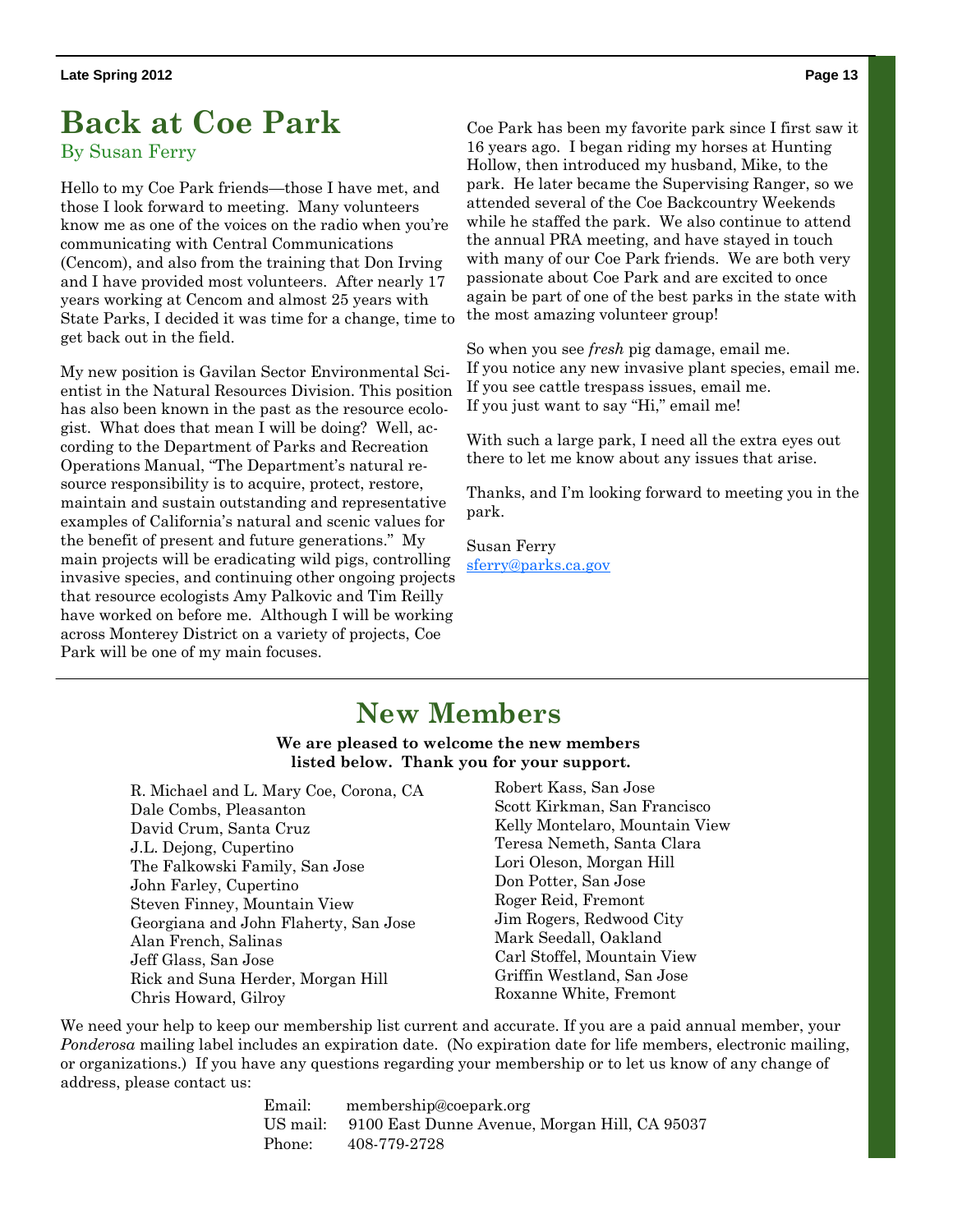### **Coe Backcountry Weekend 2012**

#### By Diana Maloney

Like last year, the weather for the Coe Backcountry Weekend event this year was spectacular. And by all accounts, hundreds of visitors will have lots of great memories of their sojourn in the remote and beautiful east side of Coe Park. The surveys are coming back with lots of thank you's to the volunteers who make this event happen.

Again this year there were no medical emergencies other than a bee sting to someone who is allergic to bees—and the bruise his friend incurred by banging the wrong end of the EpiPen and getting injected! Jim Mason, our EMT in residence, checked out both carefully but they suffered no ill effects and were truly happy campers. Thanks, Jim!

We feel privileged to have the opportunity to visit this remote area of the park that's open for access by vehicle only once a year. We're doubly blessed this year since we know our beloved park will remain open through June 2015 and we can look forward to another Coe Backcountry Weekend next year. Come back in 2013 and bring your friends and families! And please consider supporting the Coe Park Preservation Fund, which is working to keep the park open for much longer: www.coeparkfund.org.



Pacheco Falls on the 2012 Coe Backcountry Weekend. Photo courtesy of Karl Doll.



This says it all! Photo by Matt Pauly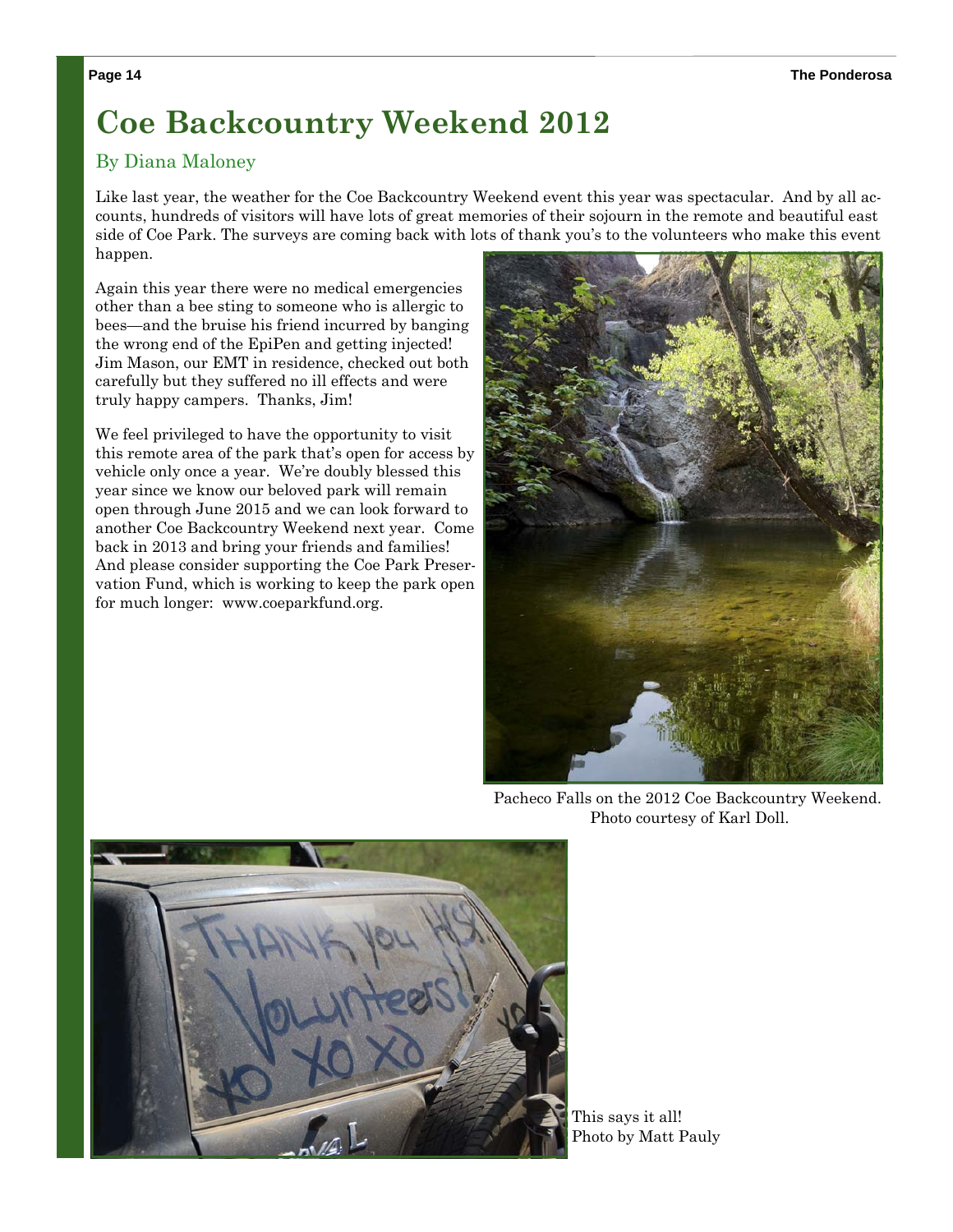### **Memorial Bench to Honor John Wilkinson**

#### By Libby Vincent

John Wilkinson was a huge supporter of Coe Park in particular, State Parks in general, and wild places everywhere. For some background on John's life, contributions, and friendship see:

http://coepark.net/pineridgeassociation/documents/Fall\_2010.pdf

On Saturday May 5th, a group of us helped install a memorial bench on the Monument Trail to honor John. Many thanks especially to Winslow Briggs for shepherding permissions for the bench through the system and to Eric Griggs for getting all the hardware organized and set up ready to be installed.

What a brilliant day on Pine Ridge, hillsides green and lush, wildflowers popping after late rains, and views to die for. A perfect day to install the bench with the earth soft rather than baked to hard clay by summer heat. Seven of us shuttled lengths of wood for the bench, metal supports, bags of concrete, water, and assorted tools up to the site and started digging. It took about an hour and a half, although we were in no hurry, and when we were finished it seemed like such a fitting site for a memorial to John. Visitors can pause to sit and enjoy the views and those who knew John will always think of him there. What would John have thought of the bench? He would probably have laughed shyly and felt embarrassed.

The group included, from left to right in the group photo, Mukesh Jani, who went through volunteer training with John, Winslow Briggs, long-time park supporter and volunteer, Libby Vincent, ditto, holding a photo of John that Dmitry took on Toiyabe Range Peak just a few weeks before John died, Sam Parker, long-time park supporter, Eric Griggs, park maintenance staffer, and Dmitry Nechayev, volunteer and adventurer who backpacked to amazing places with John. Bernd Meyer, friend of John's who took the photo.



Photo courtesy of Bernd Meyer